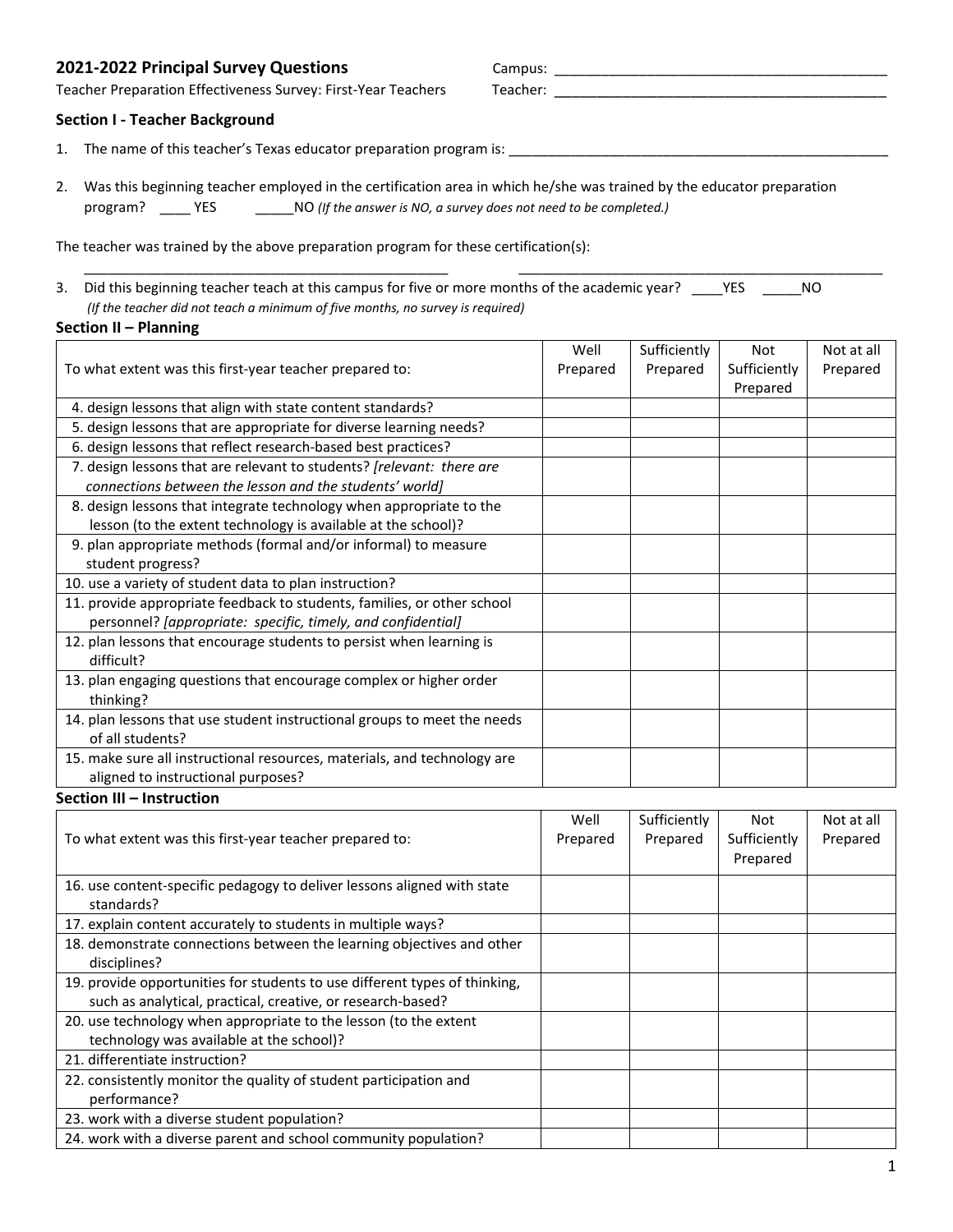| 25. collect student progress data during instruction?                   |  |  |  |
|-------------------------------------------------------------------------|--|--|--|
| 26. adjust the lesson in progress based on data gathered during         |  |  |  |
| instruction? [data: evidence generated during instruction such as       |  |  |  |
| formal/informal, observational, formative, etc.]                        |  |  |  |
| 27. maintain student engagement by adjusting instruction and activities |  |  |  |
| based on student responses and behavior?                                |  |  |  |
| 28. give appropriate time for the lesson from introduction to closure?  |  |  |  |

# **Section IV - Learning Environment**

|                                                                          | Well     | Sufficiently | Not          | Not at all |
|--------------------------------------------------------------------------|----------|--------------|--------------|------------|
| To what extent was this first-year teacher prepared to:                  | Prepared | Prepared     | Sufficiently | Prepared   |
|                                                                          |          |              | Prepared     |            |
| 29. organize a safe classroom?                                           |          |              |              |            |
| 30. organize a classroom learning environment that is accessible for all |          |              |              |            |
| students?                                                                |          |              |              |            |
| 31. organize a classroom in which procedures and routines are clear and  |          |              |              |            |
| efficient?                                                               |          |              |              |            |
| 32. establish clear expectations for student behavior in the classroom?  |          |              |              |            |
| 33. maintain clear expectations for student behavior in the classroom?   |          |              |              |            |
| 34. implement campus behavior systems consistently and effectively?      |          |              |              |            |
| 35. provide support to students to meet expected behavior standards?     |          |              |              |            |
| <b>Section V - Professional Practices &amp; Responsibilities</b>         |          |              |              |            |

#### 36. find and follow district expectations for professional standards? 37. understand and adhere to the Code of Ethics and Standard Practices 38. advocate for the needs of the students in the classroom? 39. reflect on his/her strengths and professional learning needs? 40. use data from self-assessment, reflection, and supervisor feedback to 41. prioritize goals to improve professional practice and student To what extent was this first-year teacher prepared to: Well Prepared Sufficiently Prepared Not Sufficiently Prepared Not at all Prepared *[expectations: such as district guidelines, operating policies, or campus procedures]*  for Texas Educators? set professional goals? performance?

# **Section VI - Students with Disabilities**

| 42. Does this teacher have students with disabilities as determined by Texas Education Code §29.003 in his/her classroom? |          |              |              |            |
|---------------------------------------------------------------------------------------------------------------------------|----------|--------------|--------------|------------|
| NO (if the answer is NO, please continue to the next section)<br>YES.                                                     |          |              |              |            |
|                                                                                                                           | Well     | Sufficiently | Not          | Not at all |
| To what extent was this first-year teacher prepared to:                                                                   | Prepared | Prepared     | Sufficiently | Prepared   |
|                                                                                                                           |          |              | Prepared     |            |
| 43. differentiate instruction to meet the academic needs of students with<br>disabilities?                                |          |              |              |            |
| 44. differentiate instruction to meet the behavioral needs of students                                                    |          |              |              |            |
| with disabilities?                                                                                                        |          |              |              |            |
| 45. develop and/or implement appropriate formal and informal                                                              |          |              |              |            |
| assessments for students with disabilities to demonstrate their                                                           |          |              |              |            |
| learning?                                                                                                                 |          |              |              |            |
| 46. make appropriate instructional decisions based on a student's                                                         |          |              |              |            |
| Individualized Education Program (IEP)? [decisions: modifying                                                             |          |              |              |            |
| instructional activities such as pacing, additional support or time,                                                      |          |              |              |            |
| lesson delivery, assessment design, etc.]                                                                                 |          |              |              |            |
| 47. collaborate with other relevant staff to meet the academic.                                                           |          |              |              |            |
| developmental, and behavioral needs of students with disabilities?                                                        |          |              |              |            |
| [staff: individuals in key roles with specialized knowledge to meet the                                                   |          |              |              |            |
| needs of the student]                                                                                                     |          |              |              |            |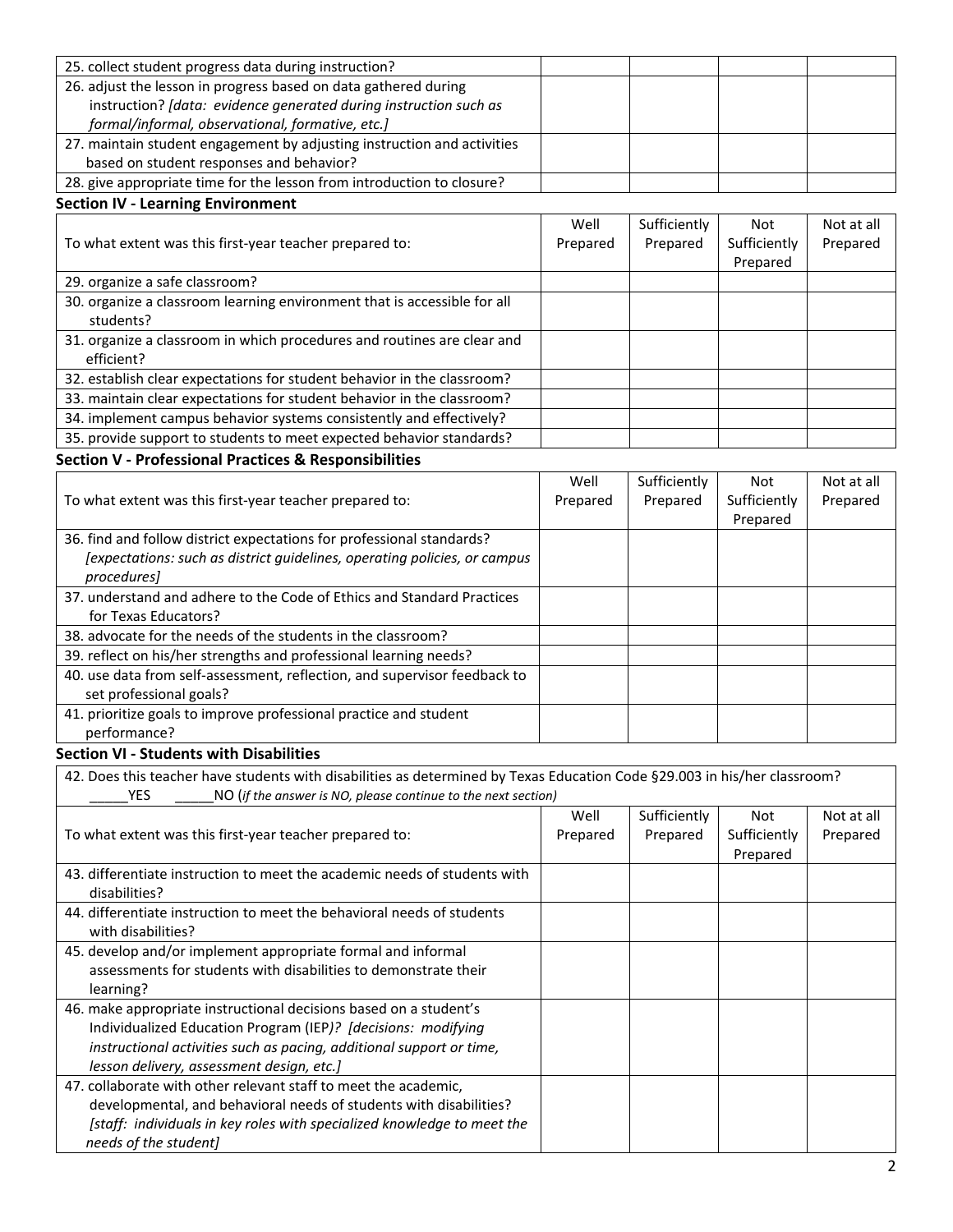| 48. understand and adhere to the federal and state laws that govern                                            |      |              |                          |            |
|----------------------------------------------------------------------------------------------------------------|------|--------------|--------------------------|------------|
| special education services?                                                                                    |      |              |                          |            |
| Section VII - Emergent Bilingual Students                                                                      |      |              |                          |            |
| 49. Does this teacher have emergent bilingual students as defined by Texas Education Code Section §29.052 in   |      |              |                          |            |
| his/her classroom? _______YES ________NO (if the answer is NO, please continue to the next section)            |      |              |                          |            |
|                                                                                                                | Well | Sufficiently | Not                      | Not at all |
| To what extent was this first-year teacher prepared to:<br>Prepared                                            |      | Prepared     | Sufficiently<br>Prepared | Prepared   |
| 50. design lessons that adequately support ELLs to master the                                                  |      |              |                          |            |
| Texas Essential Knowledge and Skills (TEKS)?                                                                   |      |              |                          |            |
| 51. develop and/or implement appropriate formal and informal                                                   |      |              |                          |            |
| assessments for ELLs to demonstrate their learning?                                                            |      |              |                          |            |
| 52. support ELLs in mastering the English Language Proficiency                                                 |      |              |                          |            |
| Standards (ELPS)?                                                                                              |      |              |                          |            |
| 53. understand and adhere to federal and state laws that govern                                                |      |              |                          |            |
| education services for ELLs?                                                                                   |      |              |                          |            |
| <b>Section VIII - Overall Evaluation</b>                                                                       |      |              |                          |            |
| 54. What is your overall evaluation of how well the educator preparation program prepared this teacher for the |      |              | Select                   |            |
| realities of the classroom as they exist on your campus? Select the one statement that most closely matches    |      |              | One                      |            |
| your current overall perspective on the program:                                                               |      |              |                          |            |
| Well prepared by the program for the first year of teaching.                                                   |      |              |                          |            |
| Sufficiently prepared by the program for their first year of teaching.                                         |      |              |                          |            |
| Not sufficiently prepared by the program for the first year of teaching.                                       |      |              |                          |            |
| Not at all prepared by the program for the first year of teaching.                                             |      |              |                          |            |
| <b>Section IX - Teacher Effectiveness and Student Achievement</b>                                              |      |              |                          |            |
| 55. How would you rate this teacher's influence on student achievement?                                        |      |              |                          |            |
| Select your answer from the following 10-point scale:                                                          |      |              |                          |            |
| 10 - The teacher is exceptional, in the top 2% of teachers I've supervised.                                    |      |              |                          |            |
| 9 - The teacher is excellent, in the top 5% of teachers I've supervised.                                       |      |              |                          |            |
| 8 - The teacher is very good.                                                                                  |      |              |                          |            |
| 7 - The teacher is good.                                                                                       |      |              |                          |            |
| 6 - The teacher is average.                                                                                    |      |              |                          |            |
| 5 - The teacher is below average but will likely improve in time.                                              |      |              |                          |            |
| 4 - The teacher is below average but will need significant professional development to improve.                |      |              |                          |            |
| 3 - The teacher is well below average.                                                                         |      |              |                          |            |
| 2 - The teacher is poor.                                                                                       |      |              |                          |            |
| 1 - The teacher is unacceptable.                                                                               |      |              |                          |            |